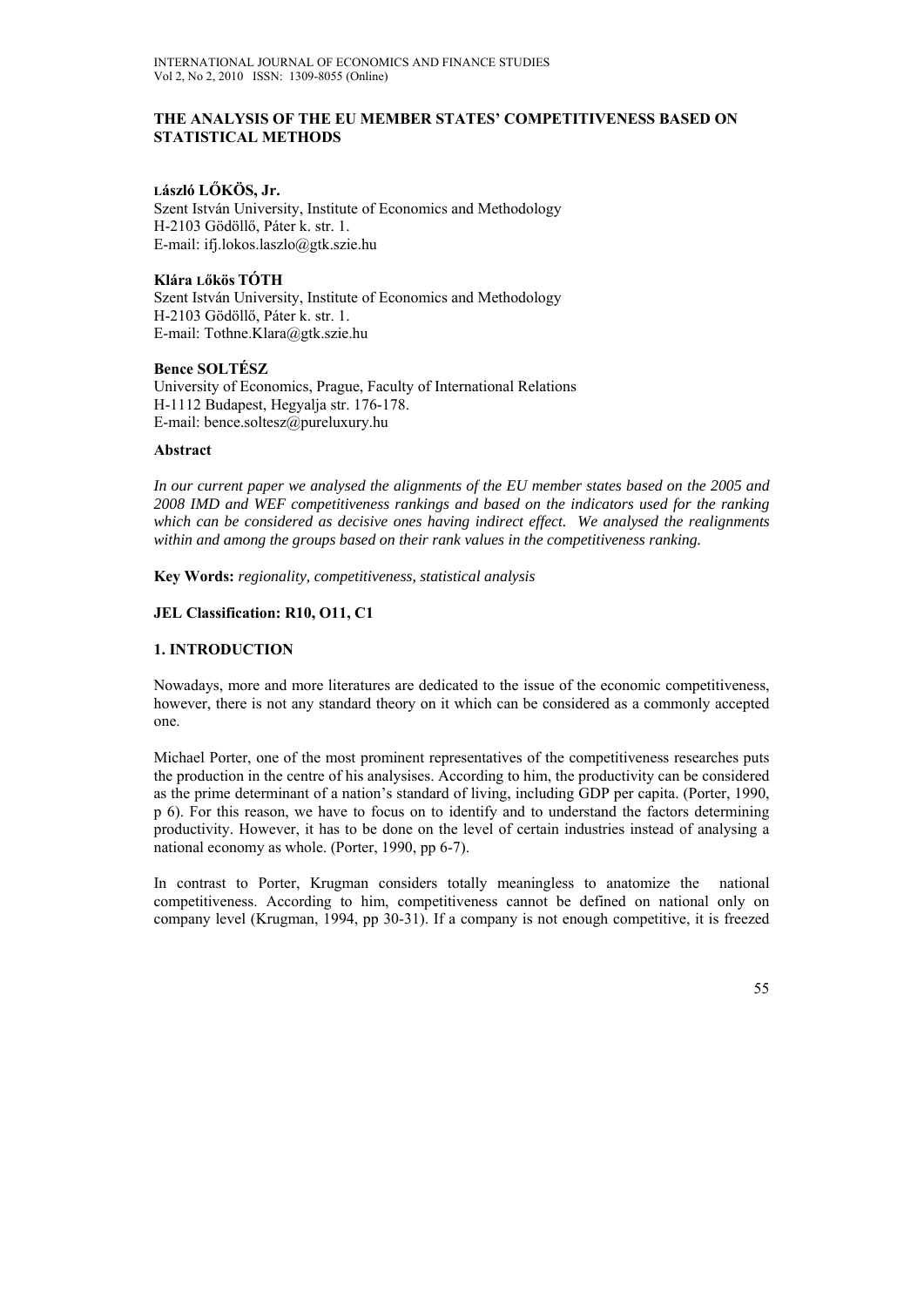out from the market and goes out of business. However, countries do not go out of business. For this reason, national competitiveness, as a concept, cannot be defined.

Chikán, Czakó, Zoltay-Paprika define national competitiveness as an ability by which a country is able to produce and sell such product which meets the international trading requirements and during this process the country is able to increase the rate of return of its own production factors (Chikán, Czakó, Zoltay-Paprika, 2002, p 25). During their researches, the authors focuses on the use of the production factors.

Beyond the before mentioned literatures, several transnational organisations are also pay special attention to the issue of the competitiveness. According to the OECD the national competitiveness measures the advantages or disadvantages of a country in selling its products in international markets (OECD, 2005). The European Union also treats competitiveness and its analysis as a priority. The major element of its competitiveness report published in every year is the analysis of the productivity. Namely, the EU indentifies productivity as the key factor for competitiveness in the long-run (EU Commission, 2008, p. 4).

The Institute for Management Development (IMD) and the World Economic Forum (WEF) also pays special attention to the analysis of national competitiveness. The two institutions prepare worldwide recognised competitiveness rankings. IMD presents its competitiveness ranking in its World Competitiveness Yearbook since 1989 while the WEF in its Global Competitiveness Yearbook since 1979 in every year. The two institutions define the competitiveness in different ways. IMD defines the competitiveness  $\alpha$ *s the ability of a nations to create and maintain an environment that sustains more value creation for its enterprises and more prosperity for its people"* (IMD, 2008, p. 32). It analyses and ranks which country is able to create more favourable environment for companies. Because, according to IMD, wealth is created on company level. For this reason, IMD can serve as a guide mainly for enterprises on which country can provide better operational environment.

In contrast to IMD, WEF defines the competitiveness *nas the set of institutions, policies and factors that determine the level of productivity of a country"* (WEF, 2008, p. 3). The organization focuses on the productivity. According to it, since the Short and long term prosperity, economy and citizens' welfare of a country depends on the productivity, the more a country is able to deliver more favourable conditions to increase productivity, the more it is competitive. For this reason, WEF can serve as a guide rather for governments in connection of the competitiveness.

#### **Material and method**

In order to be able to compare 2005 and 2008 figures, those countries (Bulgaria, Cyprus, Latvia, Lithuania) which have been covered only in one year from the two, in 2005 or 2008 by IMD, WEF, have been left from the analysis. As a result of it, eight, 2005 and 2008 indicators and competitiveness ranks of 22 countries have been analysed by us. In case of all indicators we used rank values referring on the given country for our calculations.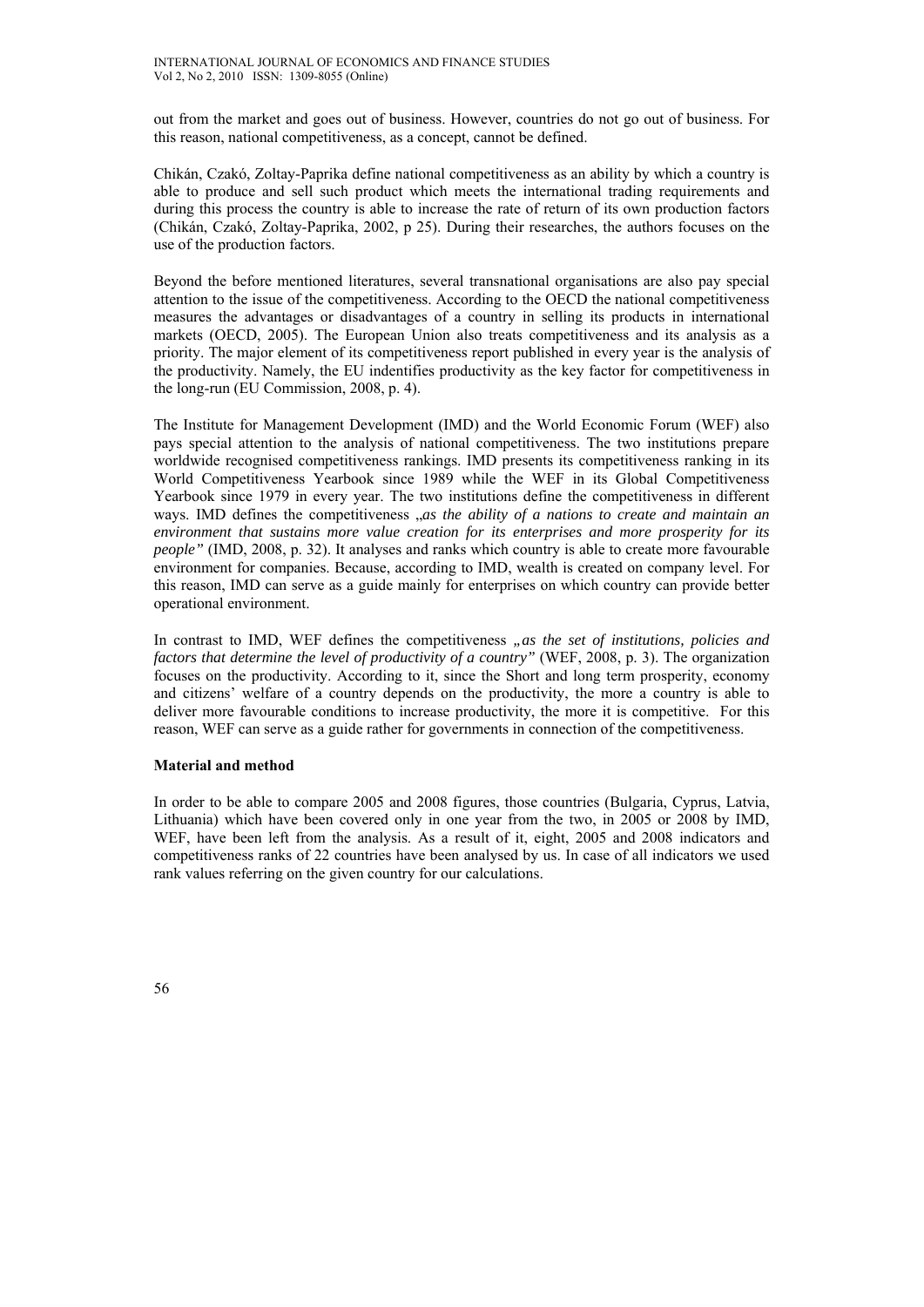# **The analysed countries and their abbreviations**

|                | Country        | Abbreviation  |    | Country               | Abbreviation |
|----------------|----------------|---------------|----|-----------------------|--------------|
|                | <b>Belgium</b> | Be            | 12 | <b>Hungary</b>        | Hu           |
| 2              | Czech Republic | Cz            | 13 | Netherlands           | Ne           |
| 3              | Denmark        | De            | 14 | Austria               | Au           |
| $\overline{4}$ | Germany        | Ge            | 15 | Poland                | Pol          |
| 5              | Estonia        | Es            | 16 | Portugal              | Por          |
| 6              | <b>Ireland</b> | Ir            | 17 | Romania               | Ro           |
| 7              | Greece         | Gr            | 18 | Slovenia              | Slo          |
| 8              | Spain          | Sp            | 19 | Slovakia              | Slk          |
| 9              | France         | Fr            | 20 | Finland               | Fi           |
| 10             | Italy          | $\mathcal{I}$ | 21 | Sweden                | Sw           |
| 11             | Luxembourg     | Lu            | 22 | <b>United Kingdom</b> | UK           |

# **Indicators covered by the analysis**

|                  | Indicator                          |            | Abbreviation |
|------------------|------------------------------------|------------|--------------|
|                  |                                    | 2005       | 2008         |
|                  | <b>IMD</b> competitiveness ranking | <b>IMD</b> | $IMD*$       |
| 2                | GDP growth $(\% )$                 | $GDP\%$    | $GDP\%*$     |
| 3                | GDP per capita (PPS)               | GDP/fo     | $GDP/fo*$    |
| $\boldsymbol{4}$ | Unemployment rate $(\% )$          | Unemp $%$  | Unemp% $*$   |
| 5                | Employment rate $(\% )$            | $Empl\%$   | $Empl\%*$    |
| 6                | <b>WEF</b> competitiveness ranking | WEF        | $WEF*$       |
| $\overline{7}$   | Burden of government regulation    | bur        | $bur*$       |
| 8                | Public trust of politicians        | tru        | $tru^*$      |
| 9                | Quality of the educational system  | edu        | edu*         |
| 10               | Extent and effect of taxation      | tax        | $tax*$       |

Source: WEF Global Competitiveness Report 2005-2006, 2008-2009; IMD World Competitiveness Yearbook 2005, 2008

The first 5, commonly accepted indicators reflect the overall level of the economic development. They have objective values. However, in order to standardize the data, we used only their rank values referring on the covered countries for our calculations. For ranking, these indicators are used by IMD only.

The other group of the indicators (6-10) are available as rank values only. It can be considered as soft data collected through opinion surveys. This group of the indicators are used by WEF only. Based on professional considerations, we tried to pick such 4 indicators which reflects the ranking value judgement of WEF and do not used by IMD.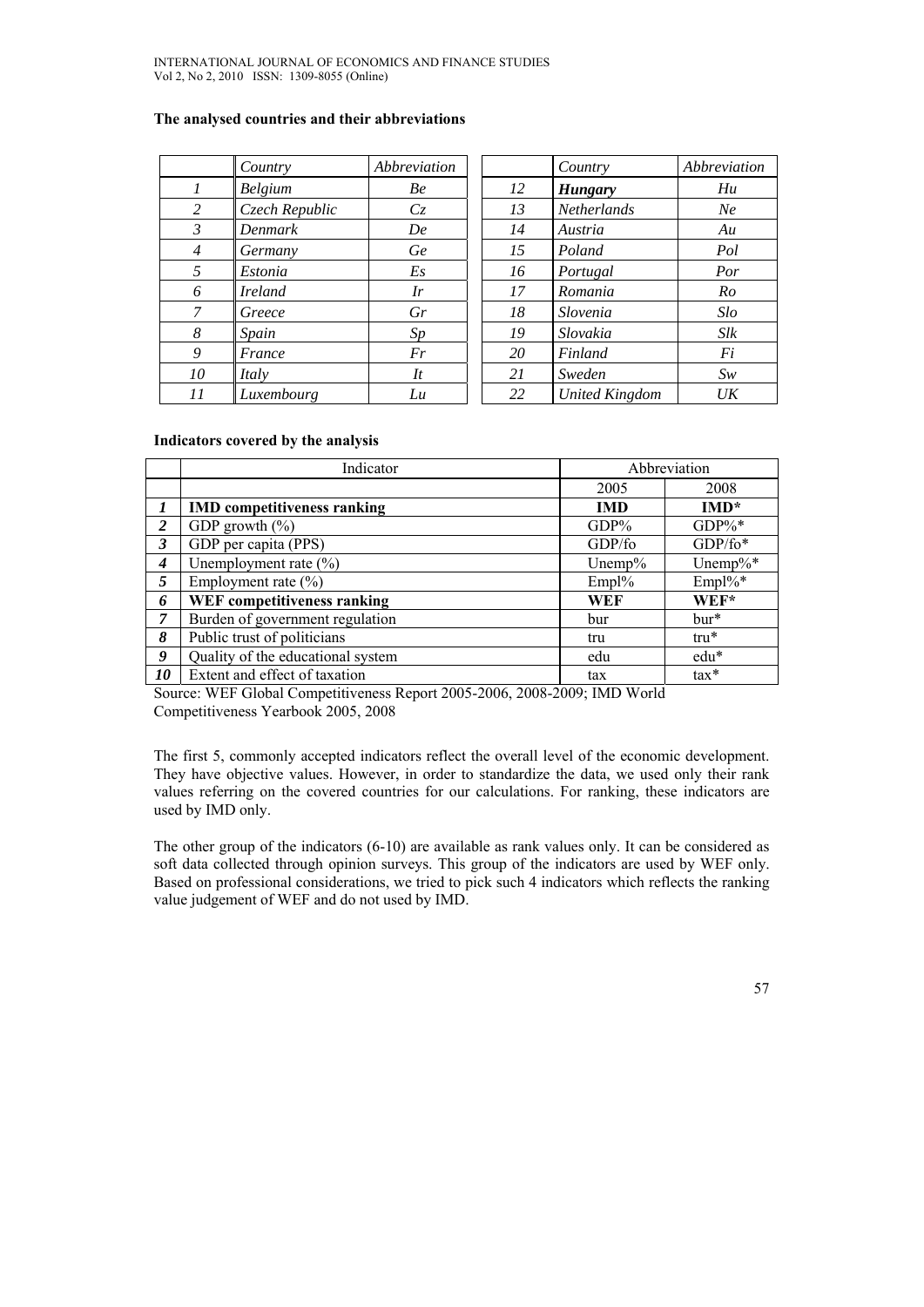| Some "soft" WEF indicator            | Questions raised in connection with the indicator                                                                                                           |
|--------------------------------------|-------------------------------------------------------------------------------------------------------------------------------------------------------------|
| Burden of government<br>regulation   | Complying with administrative requirements<br>(permits,<br>regulations, reporting) issued by the government in your<br>country is burdensome/not burdensome |
| Quality of the educational<br>system | The educational system in your country does not meet the<br>needs of a competitive economy/meets the needs of a<br>competitive economy                      |
| Extent and effect of taxation        | The level of taxes in your country significantly limits the<br>incentives to work or invest/has little impact on the incentives<br>to work or invest        |
| Public trust of politicians          | Public trust in the financial honesty of politicians in your<br>country is very low/very high                                                               |

Source: World Economic Forum (2008): Global Competitiveness Report, pp. 367, 371, 414, 425

The ranking values of the selected indicators were created based on the values received from opinion surveys. Questions raised in connection of an indicators well reflects the content of a given indicator.

# **2. RESULTS**

# **2.1 Connections of the indicators used for the analysis**

First, we calculated the correlations between the two competitiveness rankings and their 4-4 picked out indicators for both years (for 2005 and 2008). The rank values of the countries remained the original "world rank values", therefore, in some extent, they also reflect the "distance" among the countries.

In 2005, the IMD competitiveness ranking and the country rankings based on its 4 indicators considered as representant did not show strong correlation, except GDP per capita (r=0,795). In 2008, the correlation with the employment rate also strengthened (Table-1). However, GDP per capita is an important but not the exclusive parameter of the competitiveness potential, therefore it is certain that other factors also play determining role in this issue.

# **Table-1: The value of the correlation coefficients reflecting the strength of the relationship between the IMD competitiveness ranking and the ranking of its 4 representants**

| IMD  | $GDP\%$  | GDP/fo | Unemp% | Empl%                                      |
|------|----------|--------|--------|--------------------------------------------|
| 2005 | $-0.210$ | 0.795  | 0,528  | 0.629                                      |
| 2008 | 141      | 0,805  | 0,563  | $\overline{a}$<br>$\overline{\phantom{a}}$ |

Source: own calculation

The WEF competitiveness ranking also showed only with one of its representants, with the public trust of politicians stronger relationship (r=0,804) in 2005. However, in 2008 its relationship became also stronger with the ranking of educational level's quality (Table-2).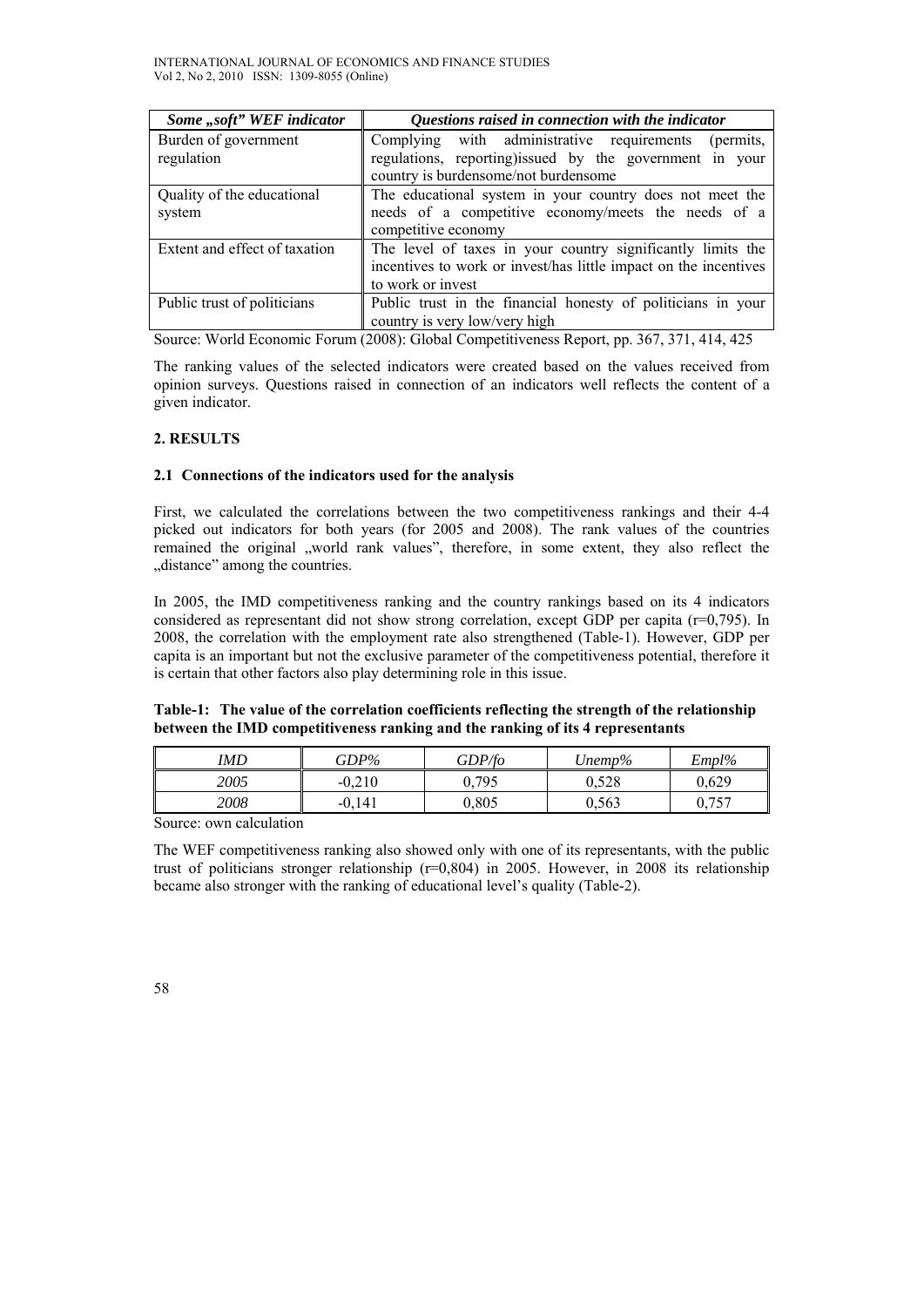#### **Table-2: The value of the correlation coefficients reflecting the strength of the relationship between the WEF competitiveness ranking and the ranking of its 4 representants**

| WEF  | bur   | tru                    | edu   | tax      |
|------|-------|------------------------|-------|----------|
| 2005 | 0,346 | 0.804                  | 0.673 | $-0,085$ |
| 2008 | J.447 | <b>ሰ 01 ሩ</b><br>U.813 | 0.883 | 0.034    |

Source: own calculation

From the indicators of the methods characterizing both competitiveness rankings, the representants were so selected that one of them shows strong while two moderate relationship with the relevant competitiveness ranking. Furthermore, there is one representant which does not show any correlation with the relevant complex competitiveness ranking.

The linear relationship relative to the EU countries of the two ranking values (IMD and WEF) is relatively strong  $r=0.839$  and  $r=0.876$  (Table-3). Between the two competitiveness rankings good correspondent can be observed. At the same time, it also refers to that that between the two competitiveness rankings more differences can be found as well.

# **Table-3: Correlations of the rankings and ranking differences**

| Variable pairs                                                     | value of $\pi$ . |
|--------------------------------------------------------------------|------------------|
| IMD and WEF rankings in 2005                                       | 0.839            |
| IMD and WEF rankings in 2008                                       | 0,876            |
| 2005 and 2008 IMD rankings                                         | 0.954            |
| 2005 and 2008 WEF rankings                                         | 0.950            |
| Differences of IMD and WEF rankings in 2005 and 2008               | 0,505            |
| Differences experienced in the IMD and WEF rankings during 3 years | $-0,220$         |

Source: own calculation

Moderate strong relationship can be observed between the development of the differences of the two sort of ranking values in the two analysed years (r=0,505). These ranking developments refer to some similarities. However, the differences of the IMD ranking values for the two years do not show any relationships with the differences of the WEF ranking values for the two years (r=-0,22). Namely, the development in the ranking of the countries were determined by different viewpoints.

The figure showing the relationship of the two different competitiveness rankings suggests to create 4 groups (Figure-1). Countries in the group 1 were ranked higher in the IMD ranking while slipped back in the WEF ranking. Countries in the group 2 slipped back while countries in the group 3 were ranked higher in both rankings. The position of three countries remained nearly the same (Belgium, Ireland, Denmark). Two countries slipped back in both rankings (Finland and Hungary). Austria, Netherland and Sweden were ranked higher in both rankings. The majority of the countries were ranked higher in the IMD ranking but slipped back in the WEF ranking.

By the cluster analysis another sort of group formation can be observed. In this case, instead of the direction of the shift in the competitiveness ranking, the grouping is based on the rank values of the indicators selected as representant.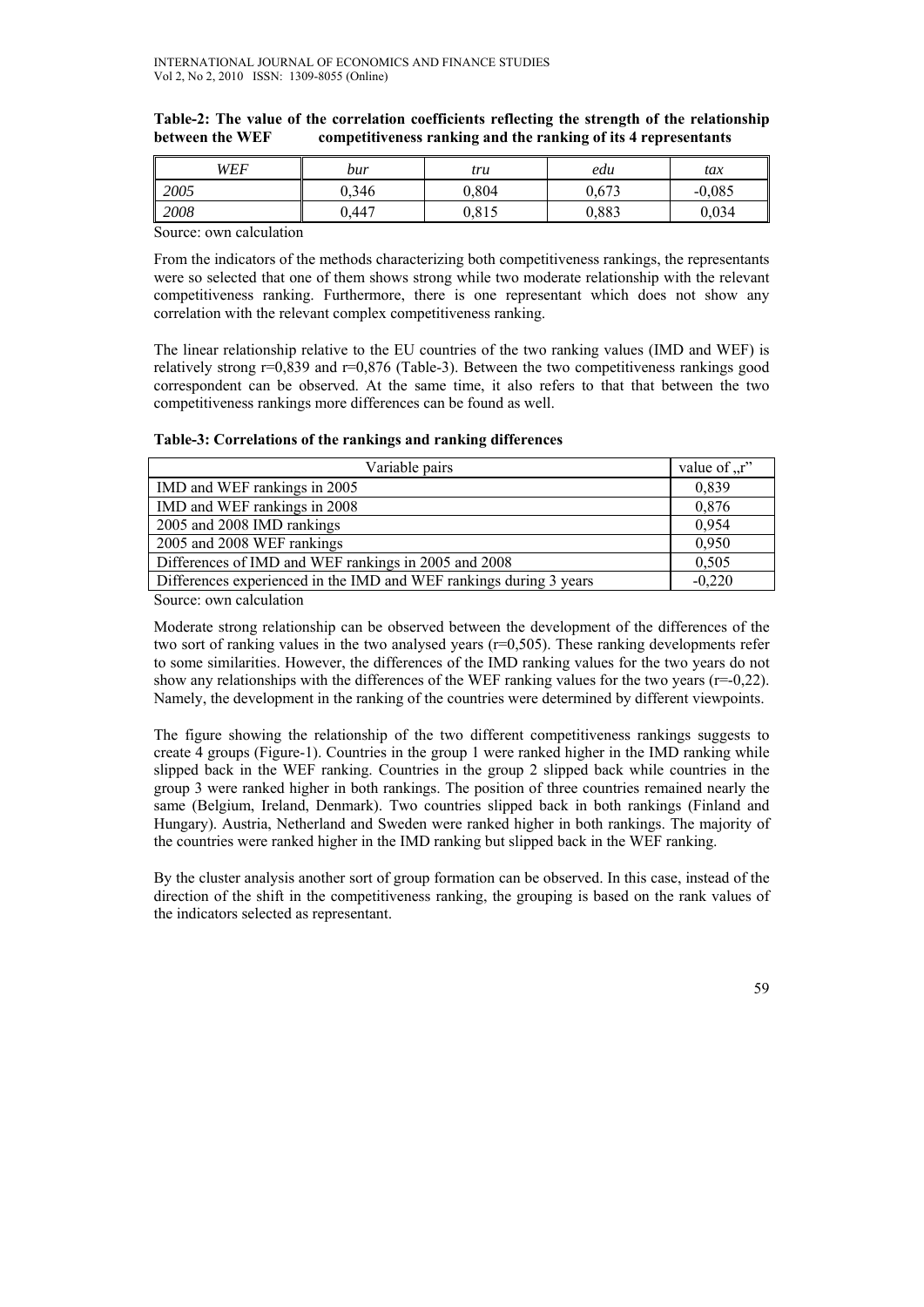**Figure-1: Grouping of the EU countries in line with the degree of their rank changes based on the two different sort of competitiveness indicators** 



Source: own editing

The position of three countries (Belgium, Ireland and Denmark) remained nearly the same. We can find them in the near of the origo. The two countries (Finland and Hungary) in the right upper quadrant slipped back in both competitiveness rankings. In case of Hungary, the degree of the setback was larger in the WEF ranking while in case of Finland in the IMD ranking. Austria, Netherlands and Sweden in the left down quadrant were higher ranked in both rankings. The majority of the countries are in the left upper quadrant. These countries improved their positions in the IMD ranking while slipped back in the WEF ranking.

By means of the cluster analysis, we can observe a different group formation. This time the grouping is based on the rank values of the indicators selected as representants instead of the direction of the shift in the competitiveness ranking. First we group and characterize the EU countries by using the 4 selected IMD (GDP%, DGP/fo, Unemp% and Empl%) indicators for both years (Table-4-5).

| Group | Group members                             | IMD  | $GDP\%$ | GDP/fo | Unemp $%$ | Empl% |
|-------|-------------------------------------------|------|---------|--------|-----------|-------|
|       | Be, Fr. Gr,<br>Sp, It, Hu,<br>Fi, Cz, Slo | 36,2 | 40,4    | 27,1   | 36        | 40,2  |
| 2     | Au, Sw, UK,<br>Ge, Por, De, Ne            | 20,1 | 49,0    | 19,1   | 23,6      | 18,7  |
|       | Ir, Lu                                    | 11,0 | 25,0    |        | 12,0      | 14,5  |
|       | Es, Ro, Pol, Slk                          | 44,5 | 15,5    | 42,3   | 46,0      | 41,5  |

**Table-4: Rank averages of the groups created in line with the 2005 IMD variables** 

Source: own calculation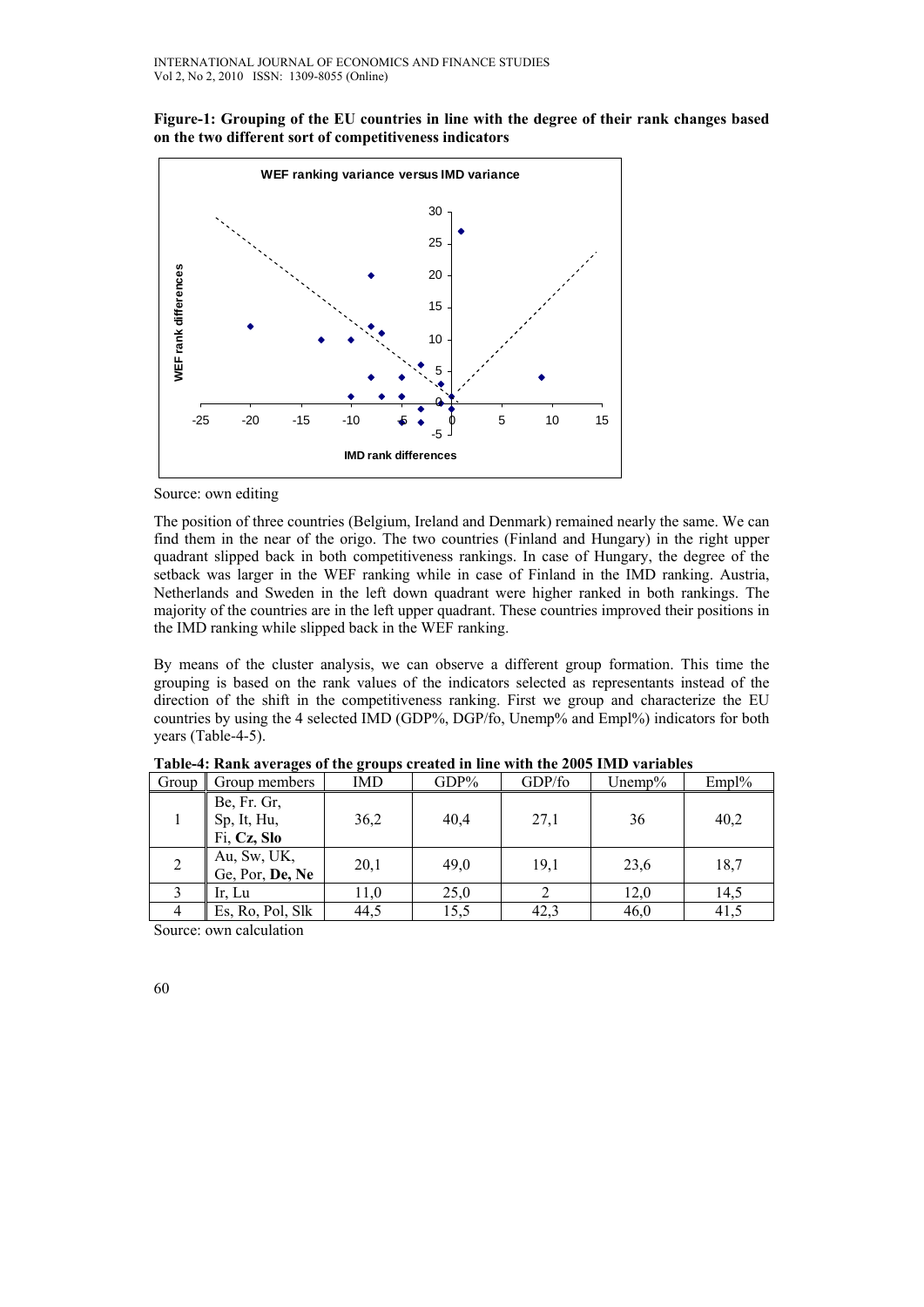| Group | Group<br>members                          | $IMD*$ | $GDP\%*$ | $GDP/fo*$ | Unemp% $*$ | $Empl\%*$ |
|-------|-------------------------------------------|--------|----------|-----------|------------|-----------|
|       | Be, Fr. Gr,<br>Sp, It, Hu,<br>Fi, Cz, Sln | 34,7   | 46,3     | 21,5      | 36,7       | 41,3      |
| 2     | Au, Sw, UK<br>Ge, Por,<br>De, Ne, Fi      | 18,7   | 44,0     | 16,5      | 29,5       | 22, 7     |
| 3     | Ir, Lu, De, Ne                            | 8,3    | 36,5     | 6,5       | 12,8       | 9,8       |
| 4     | Es, Ro, Pol,<br>Slk, Cz, Sln              | 33,7   | 14,7     | 31,5      | 32,7       | 29,5      |

**Table-5: Rank averages of the groups created in line with the 2008 IMD variables** 

Source: own calculation

Thereafter, we observe the moving and occurent realignment of the created groups based on the IMD ranks. The columns of the table-6 show the group formation for 2005 while the lines the group formation for 2008. Countries within the same cell belonged to the same group in both years. The lines and columns within the table are settled in increasing order of the group's rank averages. Due to the realignment among the groups, the groups included different country groups.

**Table-6: The composition and average rank values of the groups created for 2005 and 2008 by clustering based on the 4 IMD variables** 

| 2008.   | 11,0    | 20,1            | 36,2            | 44,5         | Average* |
|---------|---------|-----------------|-----------------|--------------|----------|
| Group 1 |         |                 | Be, Fr. Gr, Sp, |              | 34,7     |
|         |         |                 | It, Hu          |              |          |
| Group 4 |         |                 | $Cz$ , Sln      | Es, Ro, Pol, | 33,7     |
|         |         |                 |                 | Slk          |          |
| Group 2 |         | Au, Sw, UK, Ge, | Fi              |              |          |
|         |         | Por,            |                 |              | 18,7     |
| Group 3 | Ir, Lu  | De, Ne          |                 |              | 8,3      |
| 2005.   | Group 3 | Group 2         | Group 1         | Group 4      |          |

\* The rank average of the group

Source: own calculation

Figure-4 already shows shifts and realignment based on two viewpoints. This time, the figure shows the groups created by cluster analysis based on their IMD and WEF competitiveness rank values for 2005. This is complemented by the arrows belonging to the groups which shows the degree and the direction of the shift for 2008. Axis x shows the IMD while axis y the WEF rank values.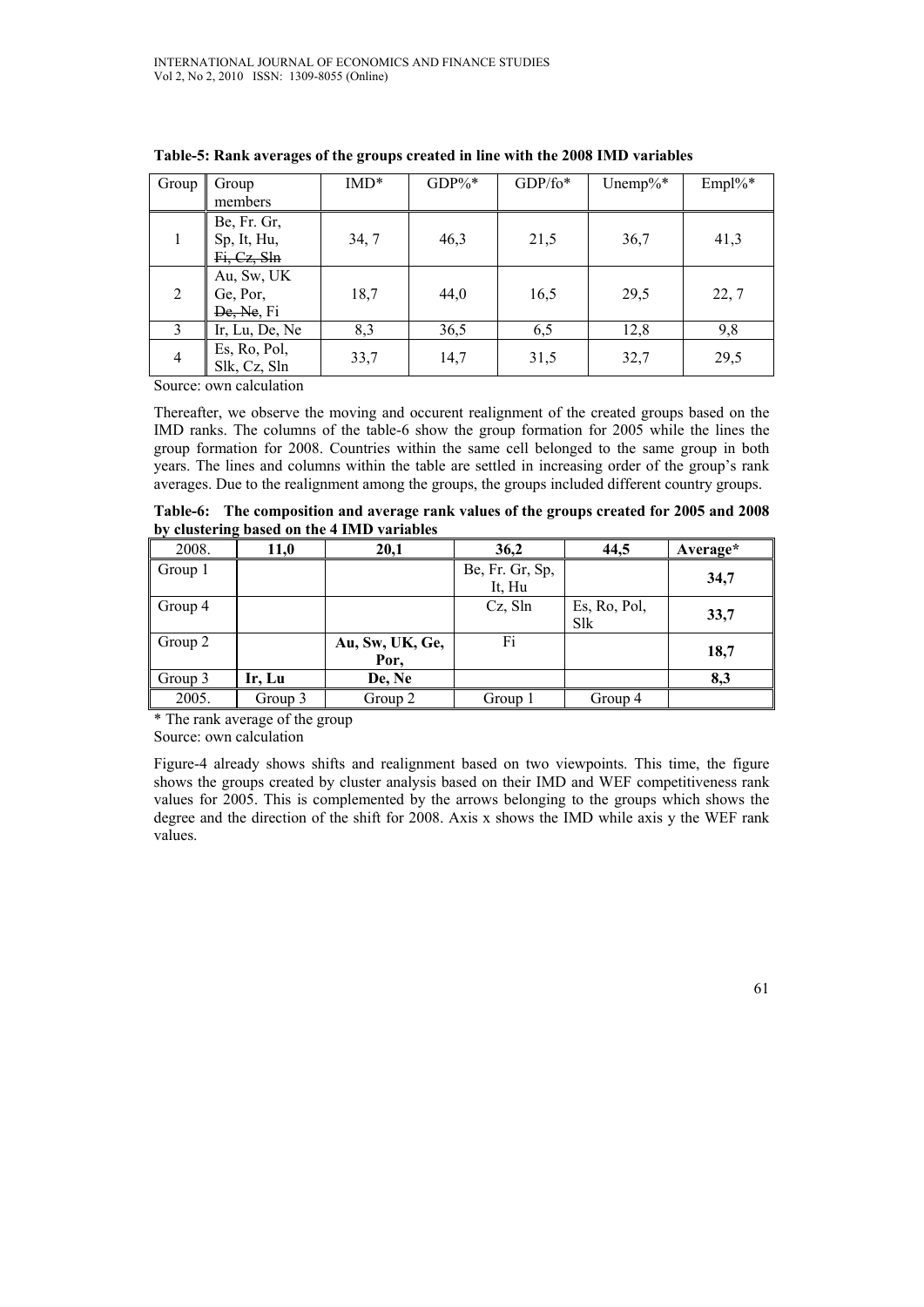**Figure-4: Shifts and realignment of the groups created by cluster analysis based on the 4 IMD indicators between 2005 and 2008** 



The groups created in line with the IMD indicators also relatively differentiate based on the WEF ranking. During the covered 3 years period, minor realignment can be noticed which can be well followed on Figure-4. From the covered 22 countries, 5 countries moved into another group. Germany (De) and Netherlands (Ne) moved into an IMD group which can be characterized with better parameters while the Czech Republic (Cz) and Slovenia (Slo) into a group which is more unfavourable based on WEF ranking. The position of Finland (Fi) improved according to both viewpoints. The shifts among the groups and the valuation of the groups based on their average rank values is included in Table-6.

**Figure-5: Shifts and realignment of the groups created by cluster analysis based on the 4 WEF indicators between 2005 and 2008** 



Source: own editing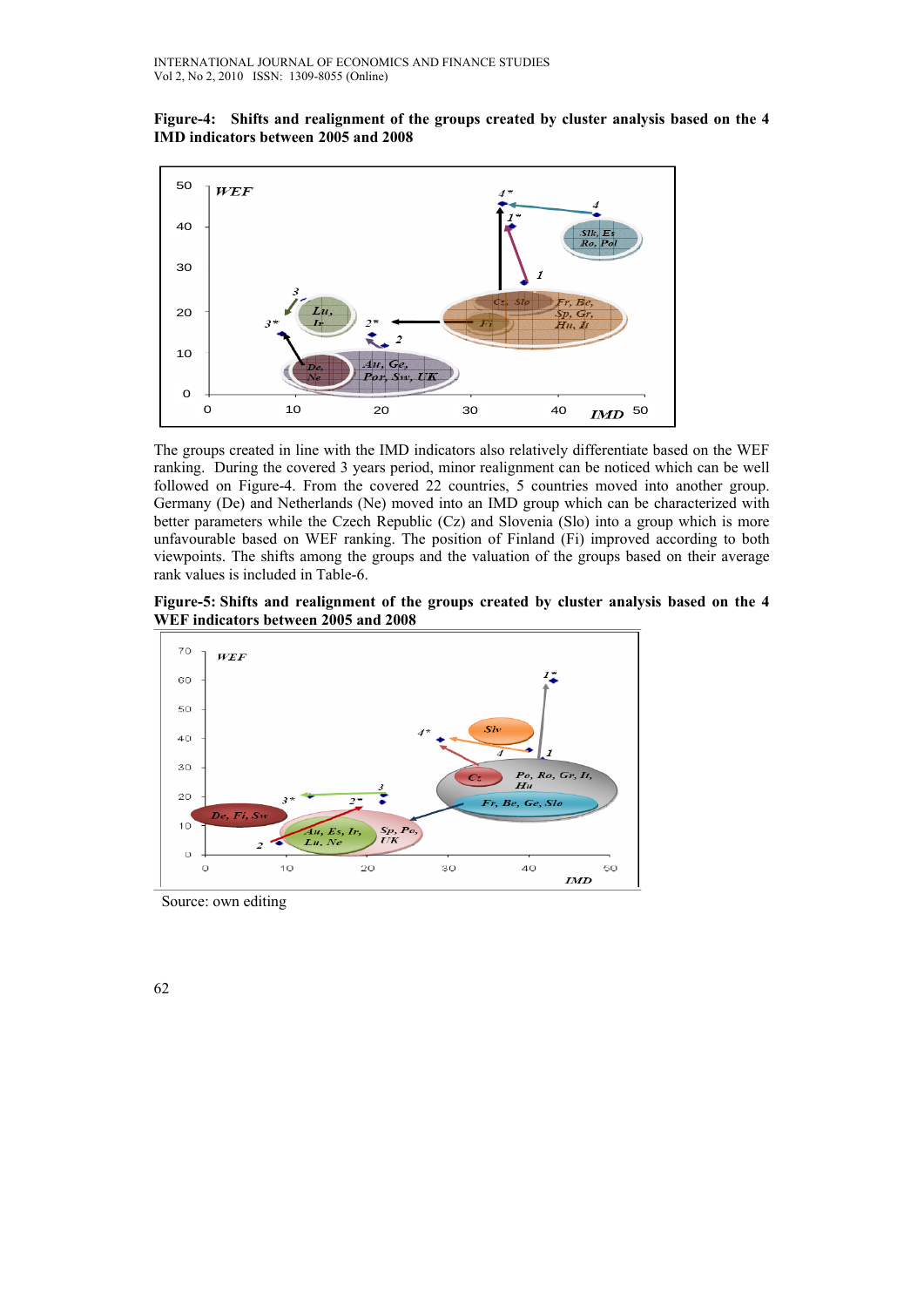These analysises were also repeated based on the 4 representant WEF indicators. The figures are included in Table-7 and illustrated by figure-5.

| Group 2008    |            | 20,6               | 32,7                | 36  | The average<br>rank value of<br>the groups |
|---------------|------------|--------------------|---------------------|-----|--------------------------------------------|
|               |            |                    | Gr, It, Hu, Pol, Ro |     | 59,8                                       |
|               |            |                    |                     | Slv | 39,5                                       |
|               |            | Ir, Lu, Ne, Au, Es |                     |     | 20,2                                       |
|               | De, Fi, Sw | UK, Sp, Por        | Be, Fr, Ge, Sln     |     | 18,1                                       |
| 2005<br>Group |            |                    |                     |     |                                            |

**Tabe-7: The composition and the average rank value of the groups created by clustering based on the 4 WEF indicators for 2005 and 2008** 

Source: own calculation

# **3. CONCLUSION**

By analysing separately the two different competitiveness rankings and their index groups it can be noticed that well differentiating groups are evolving which also show separation based on the single (own) indicators.

However, the group creation based on one of the competitiveness indicator groups (e.g. IMD) does not show well separable groups based on the values of the other indicator (e.g. WEF) (Table-4-5) And vice versa. The group formations are specific. They take into considerations specific viewpoints being typical of the given indicator groups (typical of the institution preparing competitiveness ranking).

Irrespectively of this, the final result, the correlation between the ranking of the countries show pretty high value  $(r=0,8)$ . It reflects that, even it is judged based on other viewpoints, the two institutions, irrespectively from minor differences, prepares the same or rather very similar competitiveness rankings. The correlation coefficients show the strengthening of this correspondence ( r=0,839 in 2005 and r=0,876 in 2008).

Generally, it can be set out that, in spite of the relatively strong correlation of the results of the two rankings, in the two rankings there are more differences and counter-positioning regarding the countries' rank.

We intended to show these contrasts and similarities and characterize the ranked EU member states based on their competitiveness ranks and its developments.

# **BIBLIOGRAPHY**

BATÓ MÁRK (2004): Competitiveness in the European Union, ICEG Opinion, ICEG Vélemény Nr. 16. Budapest, pp. 3-11.